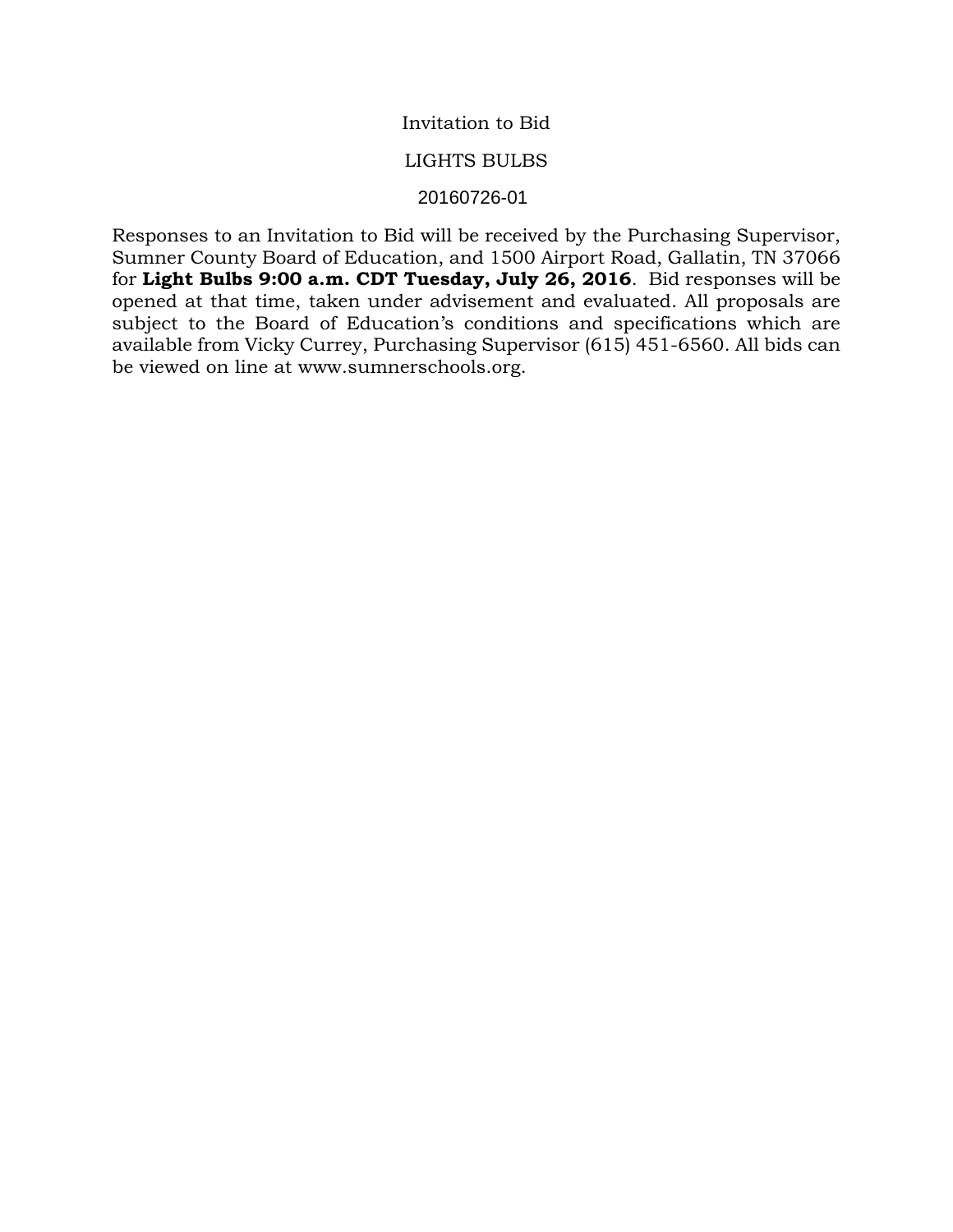#### **NOTICE TO RESPONDENTS**

Responses to an Invitation to Bid will be received by the Purchasing Coordinator in the SUPORT SERVICE FACILITY CONFERENCE ROOM, Sumner County Board of Education, 1500 Airport Road Gallatin, TN 37066. They will be received until **9:00 A.M. Local Time Tuesday July 26 2016** for **Light Bulbs** at which time the responses will be opened, taken under advisement and evaluated. *BIDS WILL BE POSTED ON www.sumnerschools.org*

**GENERAL REQUIREMENTS AND CONDITIONS**

-------------------------------------------------------------------------------------------------------------------------------

- 1. The Sumner County Board of Education reserves the right to accept or reject any and/or all responses in whole or in part, and to waive informalities therein.
- 2. Any responses received after the scheduled closing time for the receipt for responses will not be considered.
- 3. If a mistake is discovered after the responses are received, only the Sumner County Board of Education may allow the respondent to withdraw the entire response.
- 4. Partial payments will not be approved unless justification for such payment can be shown. Terms will be net 30 days.
- 5. Payment will not be made until the said **Light Bulbs** are inspected and approved as meeting all specifications by persons appointed by the Sumner County Board of Education.
- 6. Responses submitted must be in a sealed envelope and marked on the outside as follows: **RESPONSE: 20160726-01 Light Bulbs DEADLINE: 9:00 A.M. Tuesday July 26 2016**
- 7. Facsimile responses will not be considered.
- 8. If a successful bidder violates any terms of their bid, the contract, school board policy or any law they may be disqualified from bidding for a period of two years for minor violations or longer for major violations. Bids from disqualified bidders will not be accepted during the period of disqualification.
- 9. Prices quoted on the response (if any) are to be considered firm and binding until the said Light Bulbs are in the possession of the Sumner County Board of Education.
- 10. No purchase or contract is authorized or valid until the issuance of a Board Purchase Order in accordance with Board Policy. No Board Employee is authorized to purchase equipment, supplies or services prior to the issuance of such a Purchase Order.
- 11. Any deviation from these stated terms, specifications and conditions must be coordinated with and approved in writing by the Purchasing Coordinator, Vicky Currey (615) 451-6560.
- 12. All bids that exceed \$25,000 must have the Company Name, License Number, Expiration Date thereof and License Classification of Contractor listed on outside of sealed envelope. As required by State of Tennessee Code Annotated 62-6-119.
- 13. The awarded bidder will be required to post a performance and payment bond in the amount of 25% of the contract price if it exceeds \$100,000 as stated by State of Tennessee Code Annotated 12-4-201.
- 14. If the project cost in excess of \$25,000 a performance bond must be secured by the requesting party in an amount equal to the market improvement value.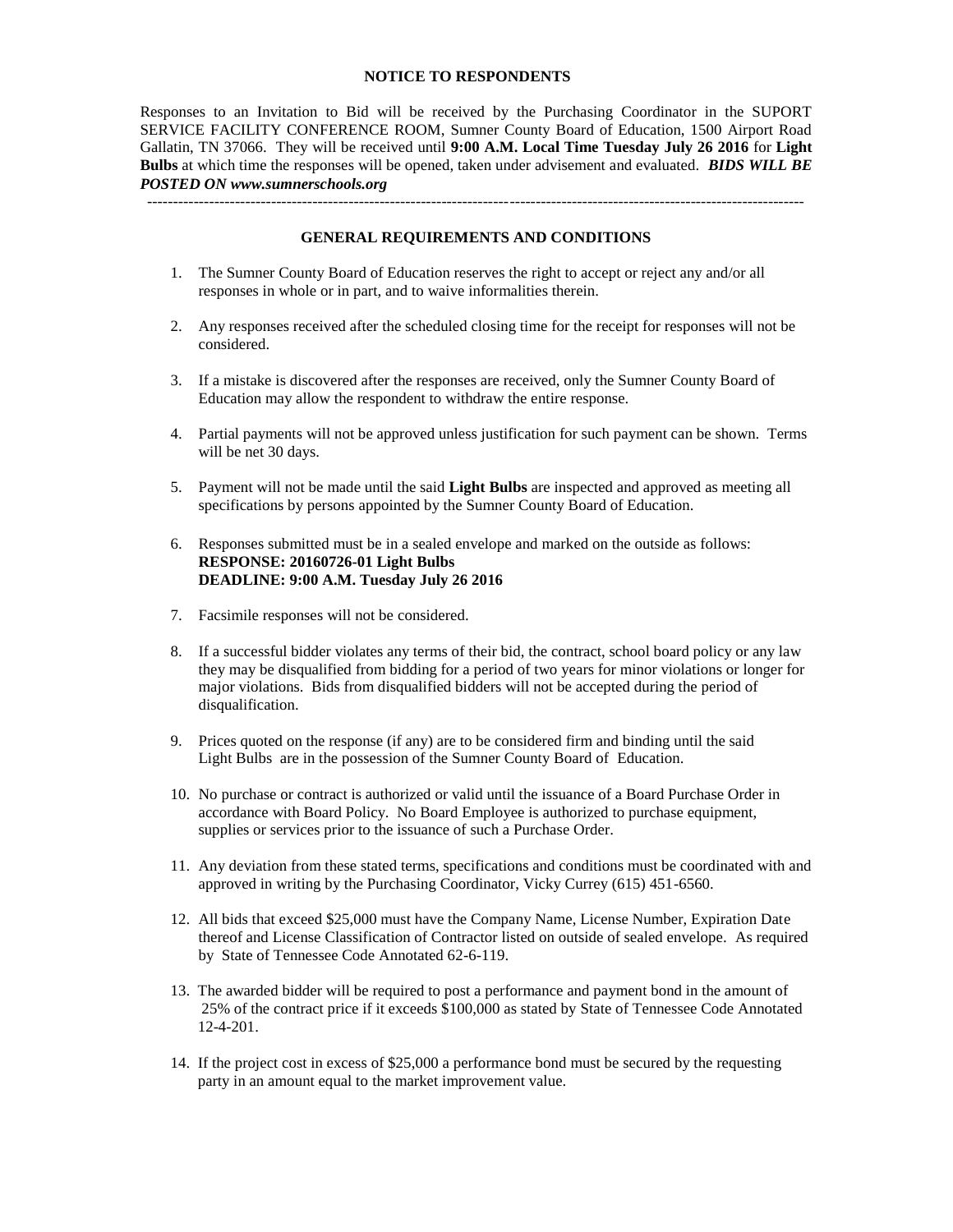# **SPECIFICATIONS**

| <b>QTY</b> | <b>DESCRIPTION</b>                                                                                                 | <b>PRICE/EACH</b>                                                                                                                                                                                                              | <b>EXTENDED TOTAL</b> |
|------------|--------------------------------------------------------------------------------------------------------------------|--------------------------------------------------------------------------------------------------------------------------------------------------------------------------------------------------------------------------------|-----------------------|
|            | 8,000 GE - 28 watt - 48" - T8 - Medium Bi-Pin (G13) Base - 4,100K - Cool White -<br>Ecolux - (F28T8 / XLSPX41ECO)  | Ea_______                                                                                                                                                                                                                      | Total \$              |
|            | 3,200 GE - 32 watt - 48" - T8 - Medium Bi-Pin (G13) Base - 4,100K - Cool White -<br>Ecolux - (F32T8 / SPP41 / ECO) | Ea and the state of the state of the state of the state of the state of the state of the state of the state of the state of the state of the state of the state of the state of the state of the state of the state of the sta | Total \$              |
|            | 2,400 GE - 34 watt 48" T12 Bi-Pin Base 4100K Cool White - F34 / CX41 / WM / ECO)                                   | Ea ______                                                                                                                                                                                                                      |                       |